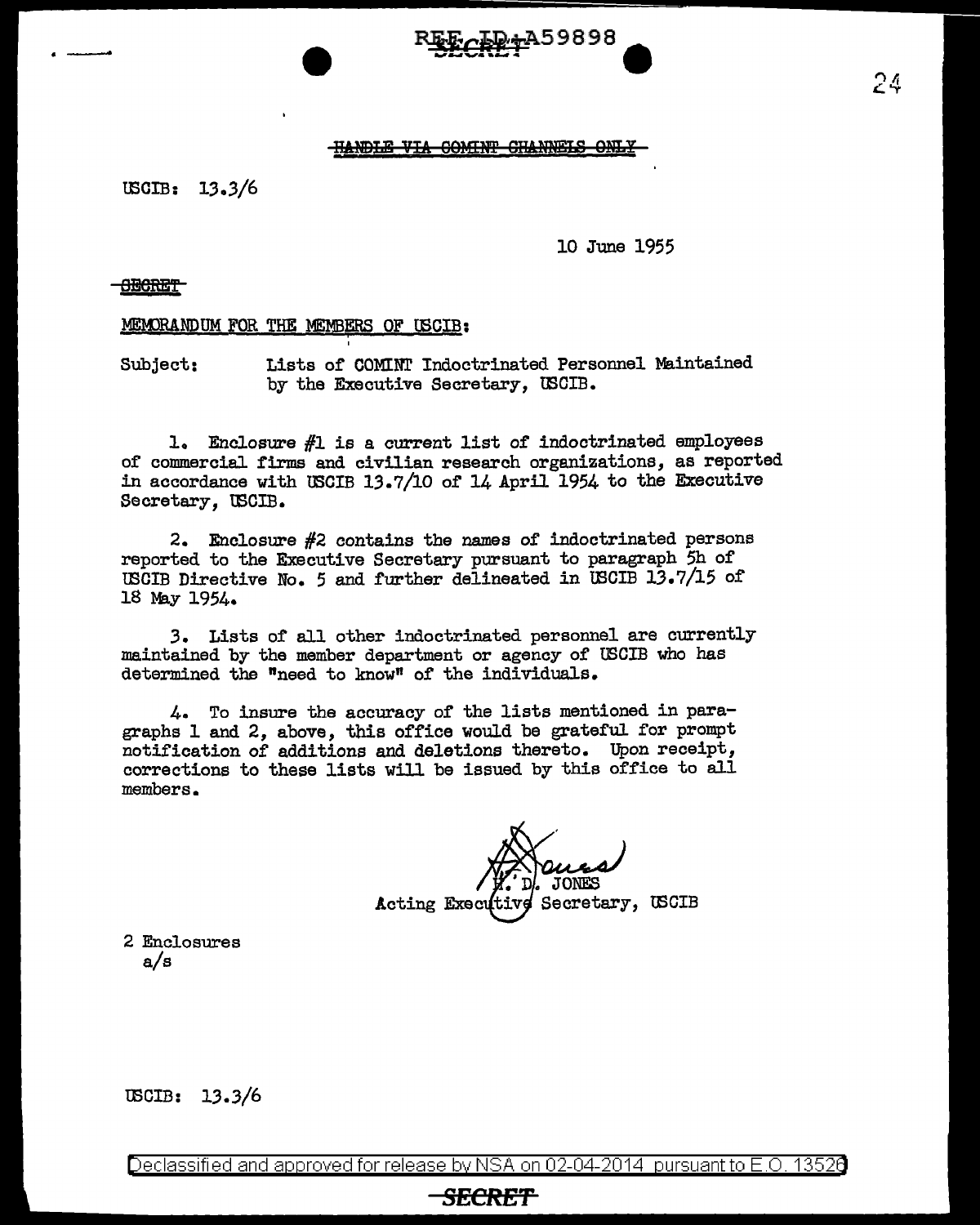

<del>JECRET</del>

# EMPLOYEES OF COMMERCIAL FIRMS

# AND CIVILIAN RESEARCH ORGANIZATIONS

**SECRE'f** 

ADAMS, Francis V. AIKEN, Howard "ALBERT, A. A. ALEXANDER, Arthur H. ANDERSON, Evan R. .ARM3TRONG, Arthur S. AUERBACH, Isaac L. BAKER, Edwin R. BAKER, James G. r.-BAKER., Walter R. G. BALDWIN, Ira L. BEAR, Firman E., Sr. BEARD, Geoffrey G. BECKER, Loftus E. BERGER, Ralph BERGSTROM, Kenneth H. BERRY, Frederick A. F.  $\vee$ BEVERAGE, Harold H. .;BLACKWELL, David BIOCH, Richard M. BODGE, Arthur E. BOOTH, Ralph D. BOTTOM, Gordon B. BOTTS, Truman A. BOULTER, Clarence F. BOWDITCH, Sarah H. BOWEN, Howard R. BRODIE, Bernard BROWN, Elmer L. BROWN, Frederick M. BROWN, Herbert

International Business Machines Corp. Harvard University University of Chicago Consultant (Chatham, Mass.) Anderson-Nichols and Co. Cleveland Twist Drill Co • Burroughs Adding Machine Co. Continental Oil Co. (Punca City, Okla.) Harvard University General Electric Co. University of Wisconsin Rutgers University<br>United Engineering and Foundry Co. (Pittsburgh, Pa.) Cahill, Gordon, Zachary and Reindel (Washington, D. C. ) Anderson-Nichols and Co. Anderson-Nichols and Co. Petroleum Research Co. (Denver, Colo.) RCA Laboratories Division Howard University Raytheon Manufacturing Co. (Waltham, Mass.) Anderson-Nichols and Co. Jackson and Moreland Co. International Business Machines Corp. University of Virginia Anderson-Nichols and Co. Johns Hopkins University Williams College (Williamstown, Mass.) Rand Corporation (Santa Monica, Calif.) International Business Machines Corp. Fountain Valley School (Colorado Springs, Colo.) Anderson-Nichols and Co.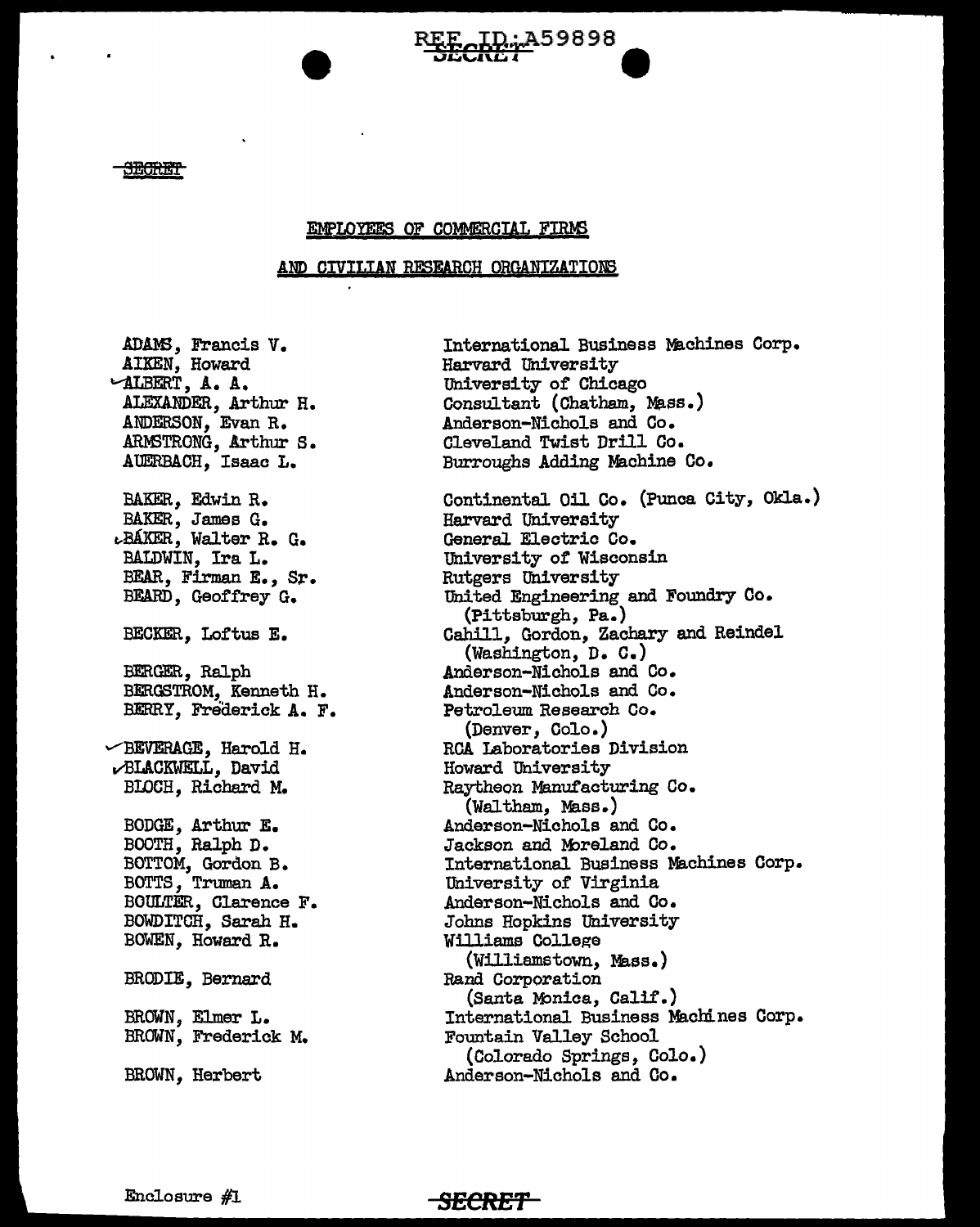### <del>CECRET</del>

 $\sim$ CAIRNS, Stewart S. CAMPBELL, Carlos CAMPBELL, Frank L. CARROLL, Charles L. CHAMBERS, Gordon H. CHRISTY, Donald F. GLAUSER, Francis H. CLIFFORD, Alfred H. COE, Roger J. '""°°OMBS, John M. '"CORWITH, Howard P. CRAMER, George F. CREAMER, Albert R. ORONE, Neil L. CROSON, Robert B. CROSS, James E. CRUSE, William T. CURTIS, Geraldine R. DAVENPORT, Wilbur B., Jr. DEERFIELD, Alan J. DErZER, August J. DOUGLASS, Kingman vDUNWELL, Stephen "ENGSTROM, Howard T. FESSLER, Albert FIELD, Hugh W. FISK, James B. FOGLER, Mayor F. vFORRESTER, JayW. FRAME, Alfred P. FURNAS, Cli£ford O.

University of Illinois National Canners Association {Washington, D. C.) American Institute of Biologioal Sciences North Carolina State College Foote Mineral Co. (Philadelphia, Pa.) Wilson and Company (Chicago, Ill.) Johns Hopkins University Johns Hopkins University New England Power Co. Engineering Research Associates Western Union Telegraph Co. Engineering Research Associates International Business Machines Corp. Harvard University International Business Machines Corp. Center of International Studies (Boston, Mass.) Society of Plastic Industry, Inc.<br>(New York, N. Y.) Engineering Research Associates

Massachusetts Institute of Technology Anderson-Nichols and Co. Haller, Raymond and Brown, Inc. (State College, Pa.) Consultant (New York, N. Y.) International Business Machines Corp.

Engineering Research Associates

Haller, Raymond and Brown, Inc. Atlantic Refining Co. (Philadelphia, Pa.) Dell Telephone Laboratories, Inc. Allied Chemical and Dye Corp. Digital Computer Laboratory, MIT Cities Service Oil Company Cornell Aeronautical Laboratory, Inc. (BUffalo, N. Y .)

REF ID:A59898<br><del>SECRET</del>

# **SECRET**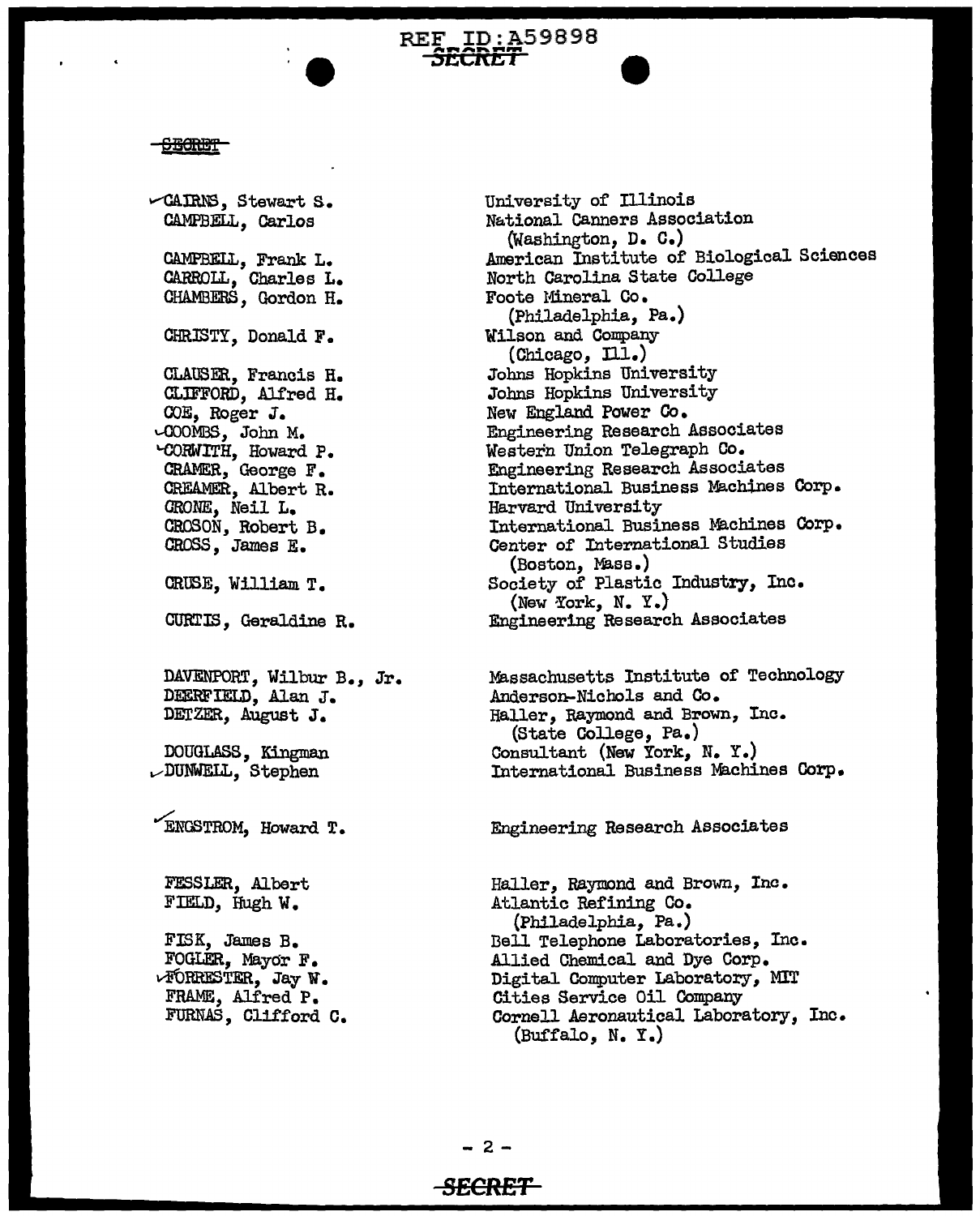EF-JD-A59898

### SECRET

GALEILICIA, Kenneth *W.*  vGLEASON, Andrew M. GOGGI1'5, William B. {RADM, Ret.) GOLAY, Frank H. GOOD, Richard A. GOW, Ralph F. GREEN, Alfred J. GROVES, Leslie HALL, Dick W.  $VHALL$ , Marshall, Jr. HALL, Nancy A. HALLER, George L. HARRIS, David E. If.ARRISON, Robert E. HEGSTRAND, Arthur N. HENDERSON, Lawrence J., Jr. HIEBERT, Alvin L. HILL, Archie S. HINYARD, James N. HITCH, Charles J. HOEFMAN, Harold L. HOOVER, Galfin B. HOPE, Mary C. \HOW.ARD, . John H. HUFF, Carroll W. HURST, Gilchrist L. HYLAND, Lawrence A. IDDIES, Alf'red IREDELL, Milton H. IRWIN, James R. JACKSON, William H. JOHlBON, D. Gale JONES, Bernard F. JUSTER, Francis T • JUSTIN, Joel B. .

Anderson-Nichols and Co. Howard University Engineering Research Associates Cornell University University 0£ Maryland Norton Company (Worcester, Mass.) American Telephone and Telegraph Co. Remington Rand, Inc.

University of Maryland Ohio State University Engineering Research Associates State College Pennsylvania and Haller, Raymond and Brown, Inc. Haller, Raymond and Brown, Inc. International Business Machines Corp. Engineering Research Associates Rand Corporation Rand Corporation Western Union Telegraph Co. :Merck and Company (RahWay, N. J.) Rand Corporation Link-Belt Company (Chicago, Ill.)<br>Duke University Consultant (Philadelphia, Pa.) Burroughs Adding Machine Co. International Business Machines Corp. Anderson-Nichols and Co. Bendix Aviation Corp.

Babcock and Wilcox Company (New York, N. Y.) Psychological Research Associates Bell Telephone Laboratories, Inc.

J. H. Whitney and Company (New York, N. Y.) University of Chicago Commercial Controls Corporation Yale University Justin and Courtney (Consulting Engineers) (Philadelphia, Pa~)

- *3* - *SECRET*  .......... \_\_\_\_\_\_\_\_\_\_\_\_\_\_\_ ~-=~=-=-~~~~~-----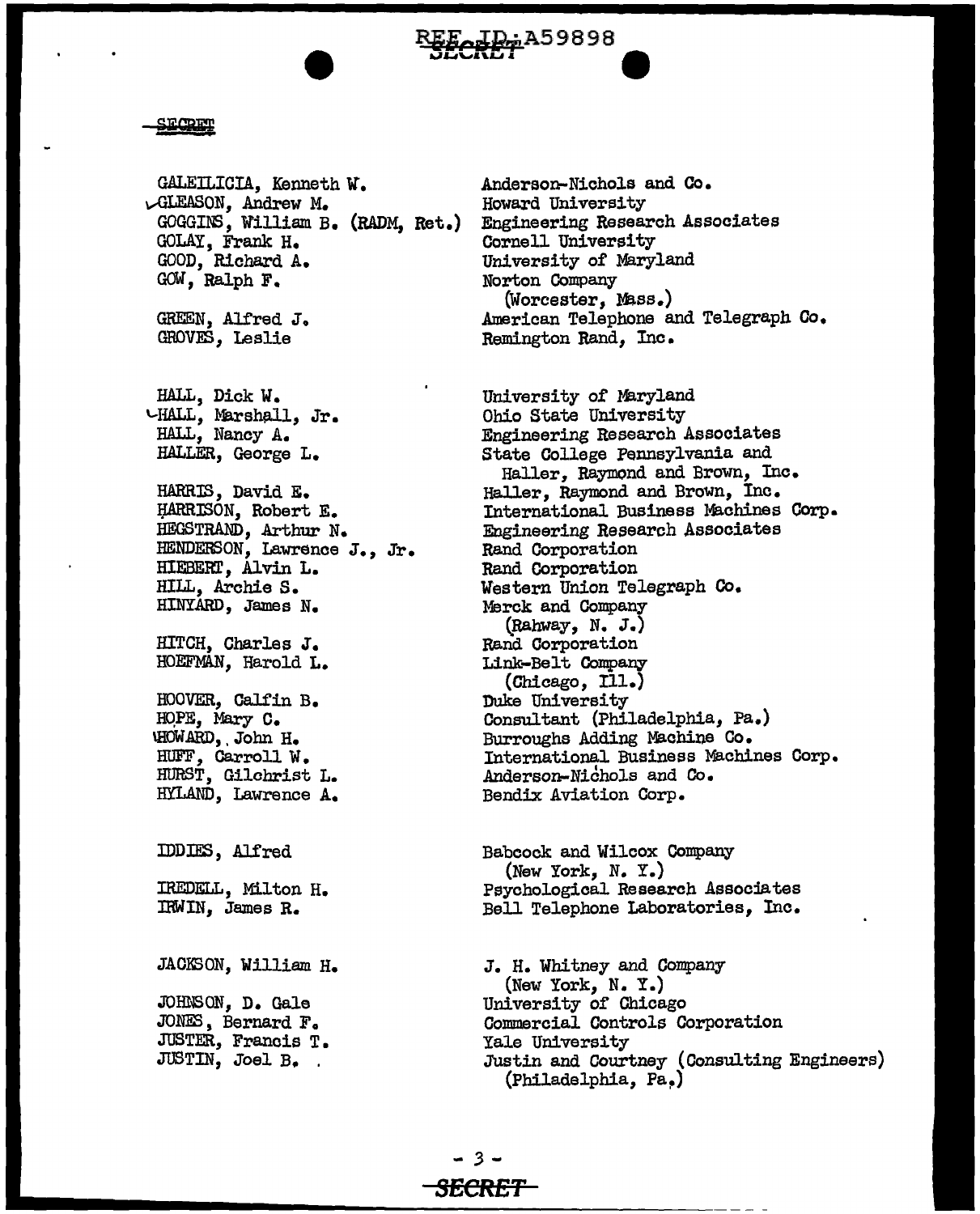**EFECREAL A59898** 

# <u> SECRET</u>

 $\mathbf{v}_\infty$ 

KENNAN, George F. KENNEDY, Joseph W.

KIERNAN, Loyd J. KIND, Dale E. KISTIAKOWSKY, George B. KOENIG, Robert P.

KOFFLER, Heinrich E.

LADD, Frederick F. LAMBERT, Robert J. LANGENHOP, Carl E. LATHAM, Allen, Jr. LAUGHLIN, Daniel J. ~WLF.sS, William, Jr. LAWSON, Walter E. LE BARON, Robert LEESE, Chester E. LEFSON, Robert LEVINE, Jack LINDSAY, Franklin A. LINK, Gordon W. LITCHFIELD, Lawrence, Jr. LOISELLE, Clyde B.

MANNING, Thomas E. MARLOW, William H. MCCORMAGK, Alfred

MCMATH, Robert R. MCNAMARA, Thomas F. ~HERSON, John C. vMENZEL, Donald H. \.-MILLAR, Julian z. MILLER, Clair E. MILLER, Frank F. MILLER, Harvey E. , Jr. MILLIKAN, Max F. MITCHELL, Charles L. MONVID, George MORGAN, William E. MUELLER, John C. MUSSER, Glen L.

Consultant (Princeton, N. J.) Washington University (St. Louis, Mo.) Association *ot* American Railroads RCA Service Company, Inc. Harvard University Cerrode Pasco Copper Corporation (New York, N. Y.) Western Reserve University

Anderson-Nichols and Co. Iowa State College Iowa State College Arthur D. Little, Inc. Dunn and Bradstreet International Business Machines Corp. DuPont Company Consultant George Washington University Universal Winding Company North Carolina State College Ford Foundation Boeing Aircraft Company .ALCOA Mining Company .Anderson-Nichols and Co.

Western Union Telegraph Co. Logistics Research Project Cravath, Swaine and Moore (New York, N. Y.) Detroit Edison Company Anderson-Nichols and Co. International Business Machines Corp. WEFCO (Denver, Colo.) Western Union Telegraph Co. Engineering Research Associates Anderson-Nichols and Co. International Business Machines Corp. Massachusetts Institute of Technology Consultant (Washington, D. C.) Consultant (Harwood, Mi.) Colorado Agricultural and M9chanical College North American Aviation, Inc. Haller, Raymond and Brown, Inc.

-4-

# *SECRET*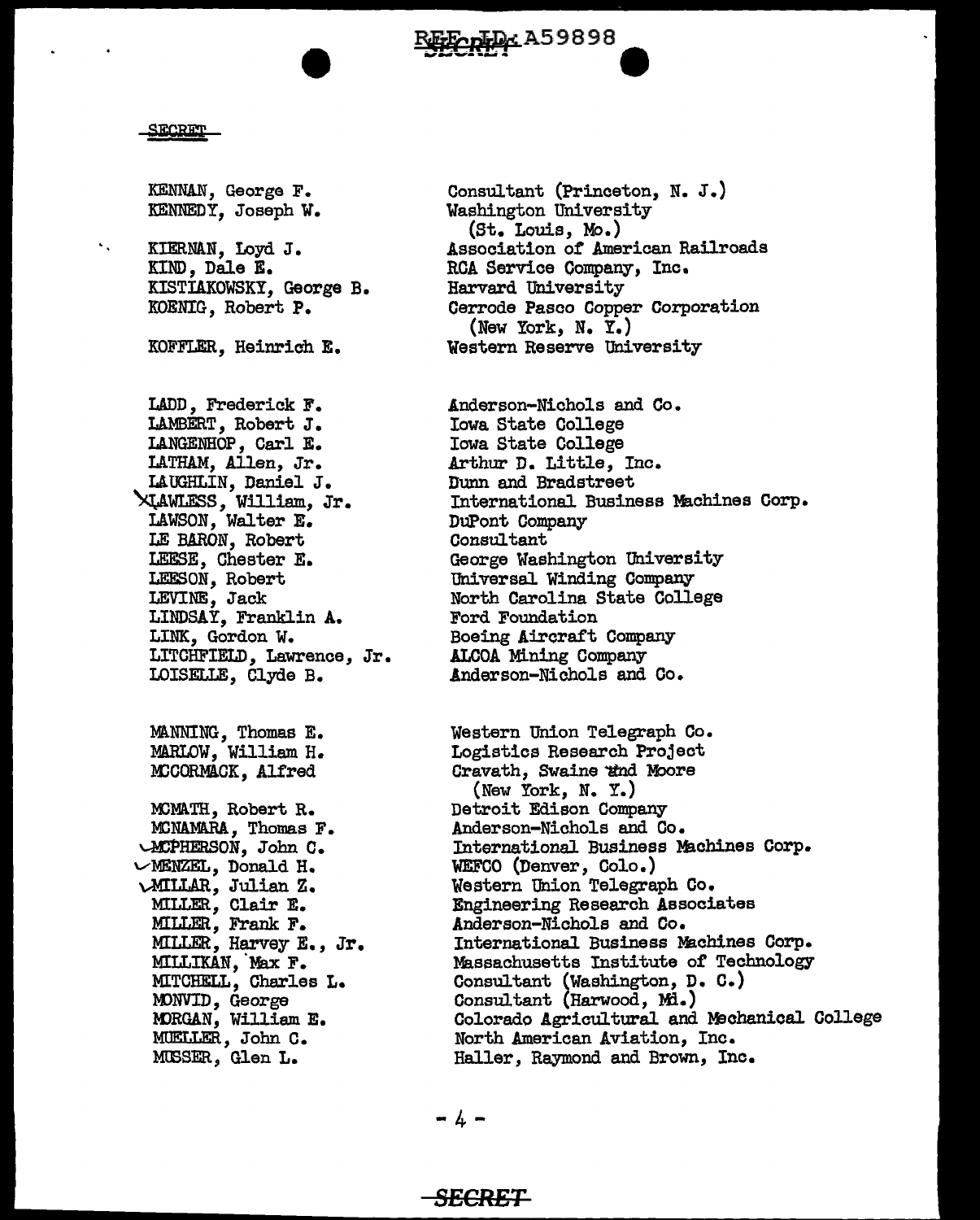# EFCLPrA59898

**Henry** 

NEWCOMB, Delman G. NICHOLS, Kenneth D. (Maj. Gen., Ret.) NORMAN, Arthur G. NUTTER, Gilbert W. **ANYQUIST, Harry** 

OLD, Bruce S.

PAIGE, Lowell J. PALMER, Ralph L. PATTERSON, Jack F. PETRIE, George W. PORTER, Henry H. PRATT, Robert L. PURCELL, Edward M.

RAYMOND, Richard C. REDMAN, Joseph R. (RADM, Ret.) Western Union Telegraph Co. RICKARDS, Herbert B. RIKER, Albert J.  $\sim$ RIVES, Thomas C. (Brig. Gen., Ret.)

ROBERTS, Alfred E., Jr. ROBERTS, James G. LROBERTSON, Howard P. ROBINSON, Edgar R. ROLLAND, Martin G. X ROSEN, Leo ROWE, Hartley ROWLEY, Russell A. RUGGLES, Nancy D. RUGGLES, Richard F. RYAN, Charles

VSAMUEL, Arthur L. SANFORD, Jerome G. SAUNDERS, Harry M. SCHAIRER, Robert S. SELFRIDGE, Oliver G. **SHANNON**, Claude E. SHOULTES, Donald P. SHUTE, Emmett R.  $\sqrt{\text{SKELLET}}$ , Albert M. SMITH, Lloyd P. SMIH, Ralph C.

International Business Machines Corp.

Consultant University of Michigan Yale University Consultant (Milburn, N. J.)

Arthur D. Little, Inc.

University of California International Business Machines Corp. General Motors Corporation (Allison Div.) International Business Machines Corp. Johns Hopkins University International Business Machines Corp. Harvard University

Rand Corporation Remington Rand, Inc. University of Wisconsin

General Electric Advanced Electronics Center (Cornell University) Engineering Research Associates International Business Machines Corp. California Institute of Technology American Telephone and Telegraph Co. Anderson-Nichols and Co. Anderson-Nichols and Co. United Fruit Company (Boston, Mass.) International Business Machines Corp. Consultant (New Haven, Conn.) Yale University Cambridge Research Center

International Business Machines Corp. Boeing Aircraft Company Western Union Telegraph Co. Rand Corporation Massachusetts Institute of Technology Bell Telephone Laboratories, Inc. International Business Machines Corp. Western Union Telegraph Co. National Union Radio Corporation Cornell University Los Alamos Scientific Laboratory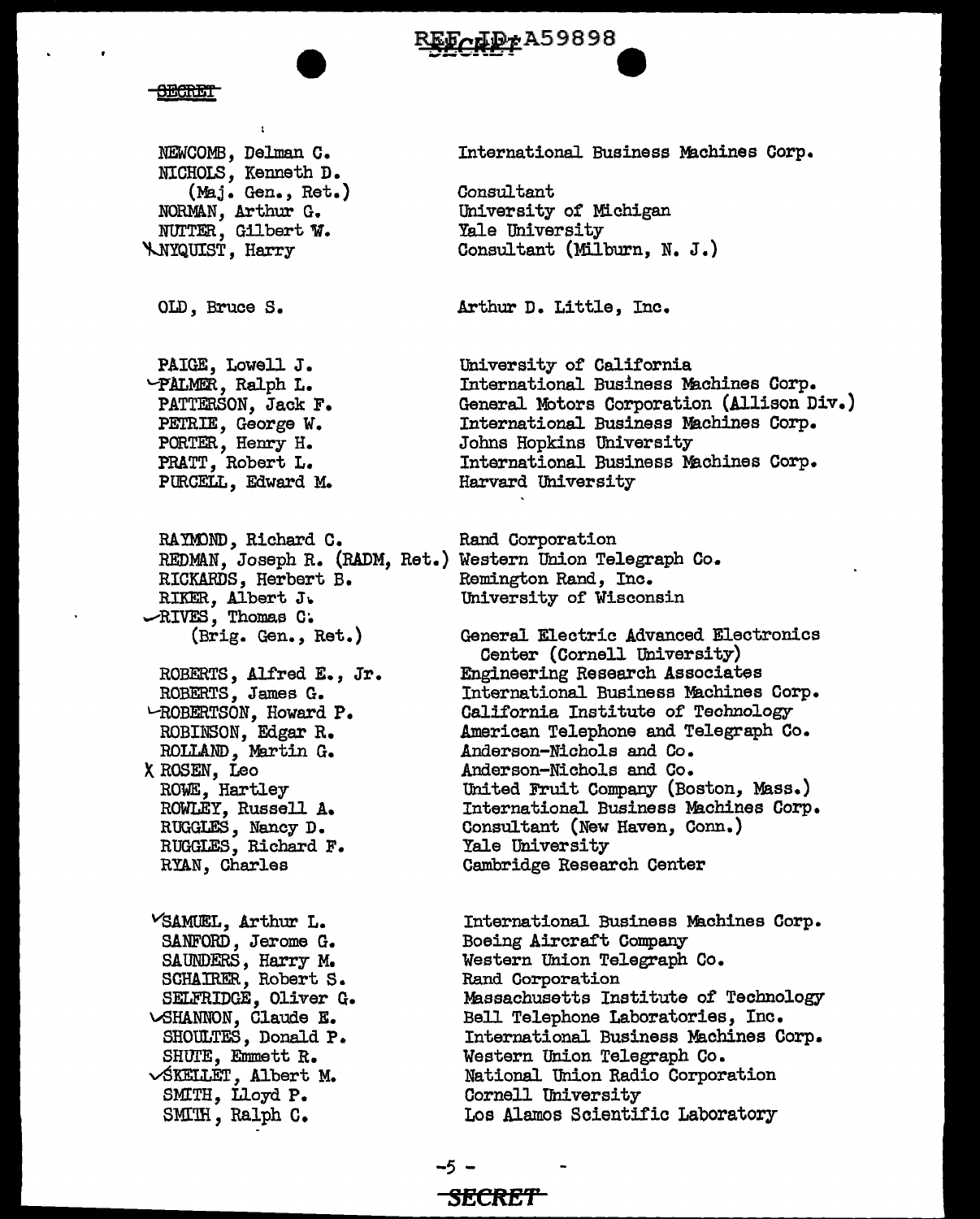

# **SECRET**

SMOLEY, Eugene R. SPRAGUE, Ju11an K. SPRAGUE, Robert c., Sr. STEVER, Horton G. STONER, George STRATTON, Julius A. SWIFT. Jonathan D.

TABER, George H., Jr. TAGGART, Joseph H. TITUS, Harvey L.

 $\nu$ TOMPKINS, Charles B. TOWNSEND, John R.

 $\nu$ TUKEY, John W.

 $\vee$ VON NEUMANN, John

WAGNER, Edward R. WEBSTER, William WHITEMAN, Albert L. WIESNER, Jerome B. WILHELM, Phillip W. (Rat.) '--WILES, Samuel S. *VWILLIANS, Samuel B.* WILMOTTE, Raymond M.

WIISON, Harriet F. WRIGHT, Theodore P.

ZIMMERLI, William F.

Lummus Company Sprague Electric Company Consultant (North Adams, Mass.) Massachusetts Institute or Technology Anderson-Nichols and Co. Massachusetts Institute of Technology University or California

Consultant (New York, N. Y.) Rutgers University Carbon Black Export Association (Stamford, Conn.) University of California Sandia Corporation (Albuquerque, N. M.) Princeton University

Princeton University

RCA Service Company New England Power Association Princeton University Massachusetts Inetitute of Technology Goodyear Rubber Company Princeton University International Business ffachines Corp. Raymond M. Wilmotte, Inc. (Washington, D. C.) Engineering Research Associates Cornell University

Consultant (Keene, N. Y.)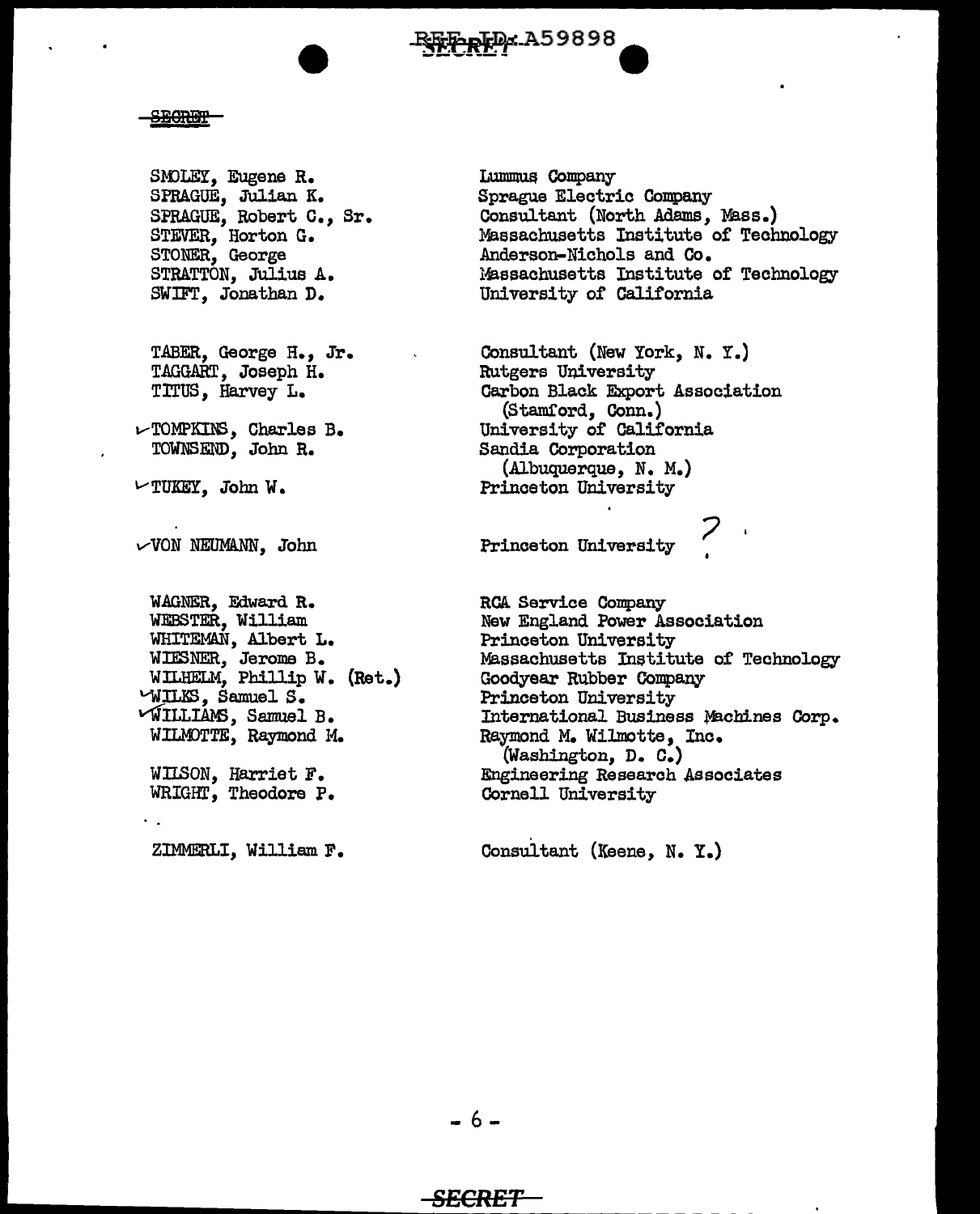**SEGRET** 

# GOVERNMENTAL EMPLOYEES SERVING AN ACTIVITY

<u>ID-:</u> A59898

# NOT UNDER EXCLUSIVE COGNIZANCE OF A USCIB MEMBER

ADAMS, Sherman ANDERSON, Dillon ANDERSON, John A.

BAXTER, James P., III BEARD, Lorraine BECKLER, David Z. BELZER, Robert L. BOTKIN, Harold M.

COMSTOCK, Paul B. COOLEY, Victor E. COYNE, J. Patrick CRAIG. Horace S., Jr.

DEBEVOISE, Neilson C. DELANY, Walter S. (Vice Adm.) DENNISON, Lillian M. DOOLITTLE, James (Lt.Gen., Ret.) DU BRIDGE, Lee A.

EBERLY, John H. EDWARDS, Idwal H. (Lt.Gen.) EISENHOWER, John E. (Major)

FIELDS, Kenneth E. FLEMMING, Arthur S.

GARDNER, Phyllis GLEASON. Sarell E. GOODPASTER, Andrew J. (Colonel, USA)

<del>SECRET-</del>

HAMILTON, Lyman C., Jr. HARLOW, Bryce N. HAWORTH, Leland J. HOLLOWAY, Marshall G.

White House National Security Council Atomic Energy Commission

Office of Defense Mobilization White House Office of Defense Mobilization Office of Defense Mobilization Office of Defense Mobilization

Operations Coordinating Board Office of Defense Mobilization National Security Council Operations Coordinating Board

Operations Coordinating Board Foreign Operations Administration White House Office of Defense Mobilization Office of Defense Mobilization

U. S. Weather Bureau National Security Council White House

Atomic Energy Commission Office of Defense Mobilization

White House National Security Council White House

Bureau of the Budget White House Office of Defense Mobilization Office of Defense Mobilization

Enclosure  $#2$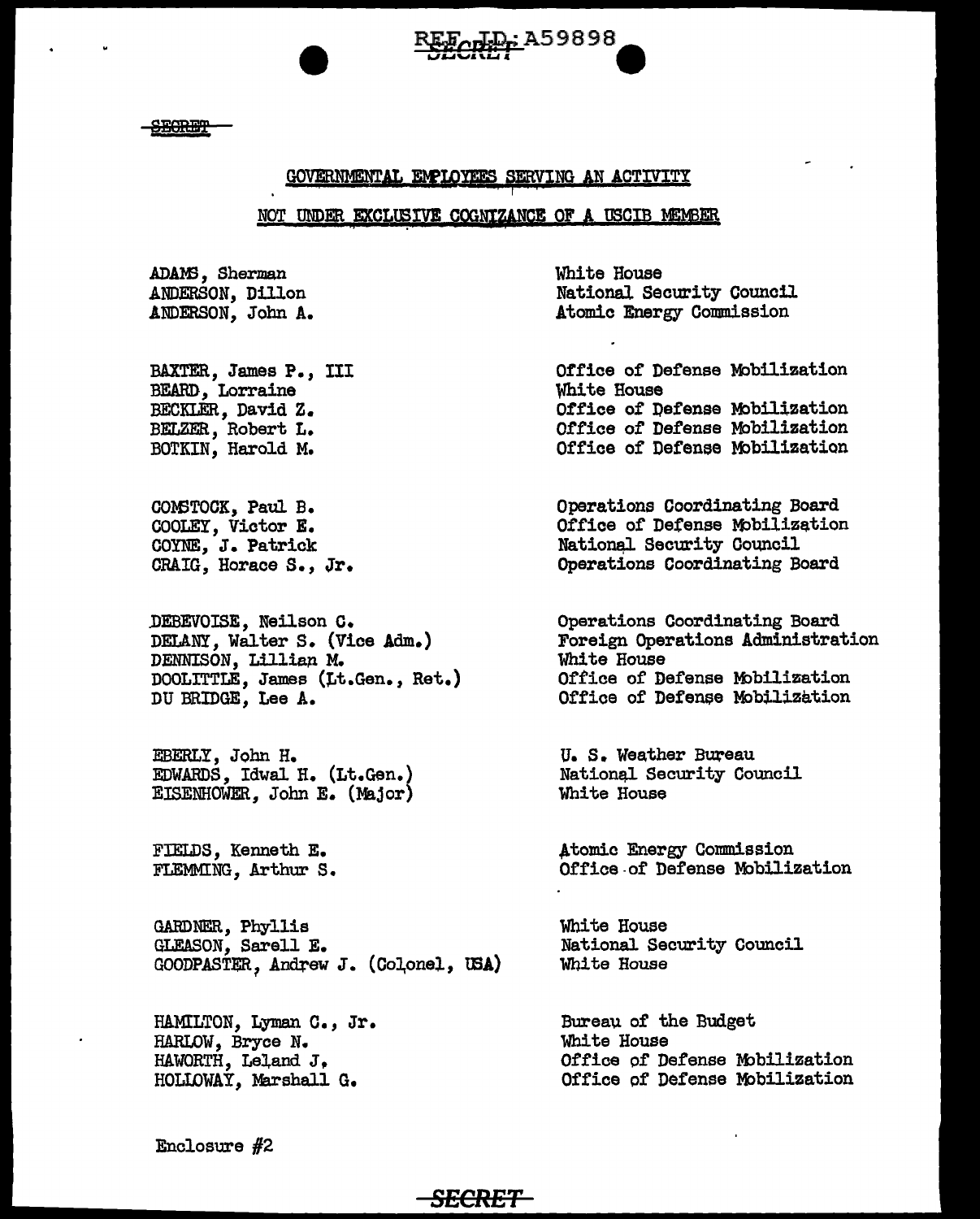# **~RHCRHT: A59898**

## **SECRET**

HOLTZSCHEITER, Ina HOPKINS, William J. HUGHES, Rowland HUMPHREY. George M.

KILLIAN, James R., Jr. KLAR, Roma Lee KOCH, Jeanette

LAND, Edwin H. LAY, James s. LE MENAGER, Lois L. LEI'TRE, Gloria H.

MACY, Robert M. MCCOOL. Woodford B. MINNICH, L. Arthur, Jr. MITCHELL, Donna

:NIXON, Richard M.

PARKER, Theodore W. PERRY, Hart PERSONS, Wilton B. PHILLIPS, Rose G. PORTER, William A.

QUINN, Joseph R.

RAPER, Evelyn REICHARDT, Charles H. REICHELDERFER, Francis W. RILEY, William T. ROCKEFELLER, Nelson ROSE, Horace c.

SATTERTHWAITE, Livingston SCHWARZWALDER, George F. SMITH, Bromley K. SNYDER, Murray

National Security Council White House Bureau of the Budget Treasury

Office of Defense Mobilization National Security Council National Security Council

Office of Defense Mobilization National Security Council White House Atomic Energy Commission

Bureau of the Budget Atomic Energy Commission (USCSB) White House White House

Vice Presidept, USA

White House Bureau of the Budget White House National Security Council Office of Defense Mobilization

Atomic Energy Commission

White House Atomic Energy Commission U. S. Weather Bureau Atomic Energy Commission (USCSB) White House Treasury

Operations Coordinating Board Bureau of the Budget National Security Council White House

-2- **SECRET**